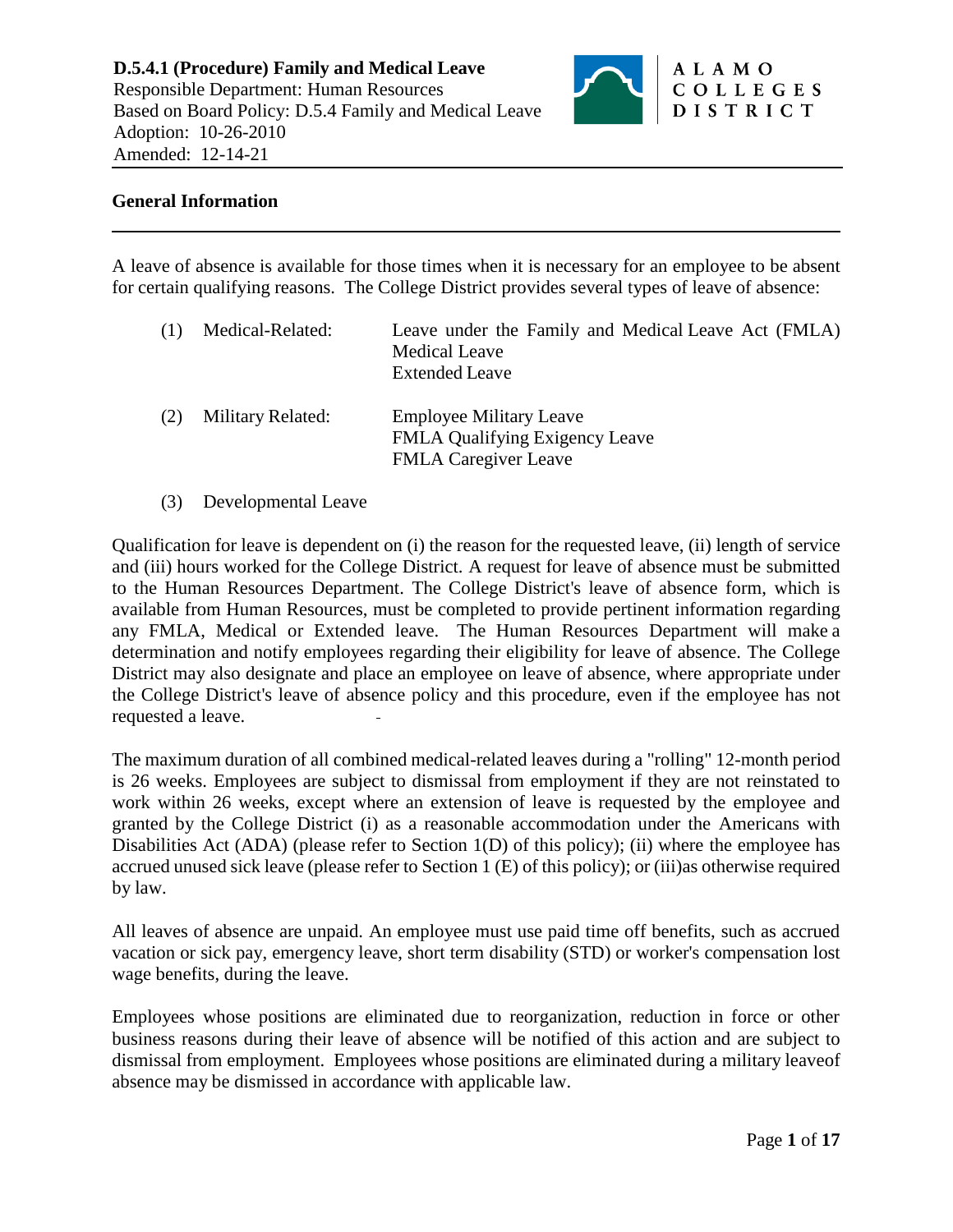

An authorized leave does not constitute a break in service, but the time spent on unpaid leavewill not be included as service credit except where required by law.

The College District prohibits employees from engaging in any employment with another employer or providing non-employment services for compensation ("moonlighting") without prior written authorization from Human Resources. Employees engaging in moonlighting whileon leave of absence in violation of this policy are subject to termination from employment. The moonlighting limitations do not apply to employees engaged in military service while on approved military leave.

# **Procedure**

# TYPES OF LEAVE AND ELIGIBILITY

- 1. Medical-Related
	- (A) Family and Medical Leave Act (FMLA Leave)

To be eligible for leave under the Family and Medical Leave Act, an employee (i) must havebeen employed with the College District for at least 12 months (which do not have to be consecutive), and (ii) must have worked at least 1,250 hours during the previous 12 months.

Eligible employees will be granted an FMLA leaves of absence for up to 12 weeks within a"rolling" 12-month period (calculated backwards from the first day of leave) for any of the following reasons:

- The birth or placement (adoption or foster care) of a child or to care for a child after birth (a"newborn leave"); or
- To care for a family member (the employee's spouse, child or parent, but not a parent-in-law) with a serious health condition (this leave requires certification by a health care provider); or
- For a serious health condition that makes the employee unable to perform the functions ofthe position held (this leave requires certification by a health care provider).

Eligible employees may take leave under the FMLA for any combination of these reasons, but the total of all combined leaves cannot exceed 12 weeks within a "rolling" 12-month period. Spouses who are both employed by the College District are limited to a combined total of 12 weeks of FMLA leave within a "rolling" 12-month period for the birth or placement of a child, orthe care of a parent with a serious health condition.

A newborn leave (for birth, placement, adoption or foster care of a child, or to care for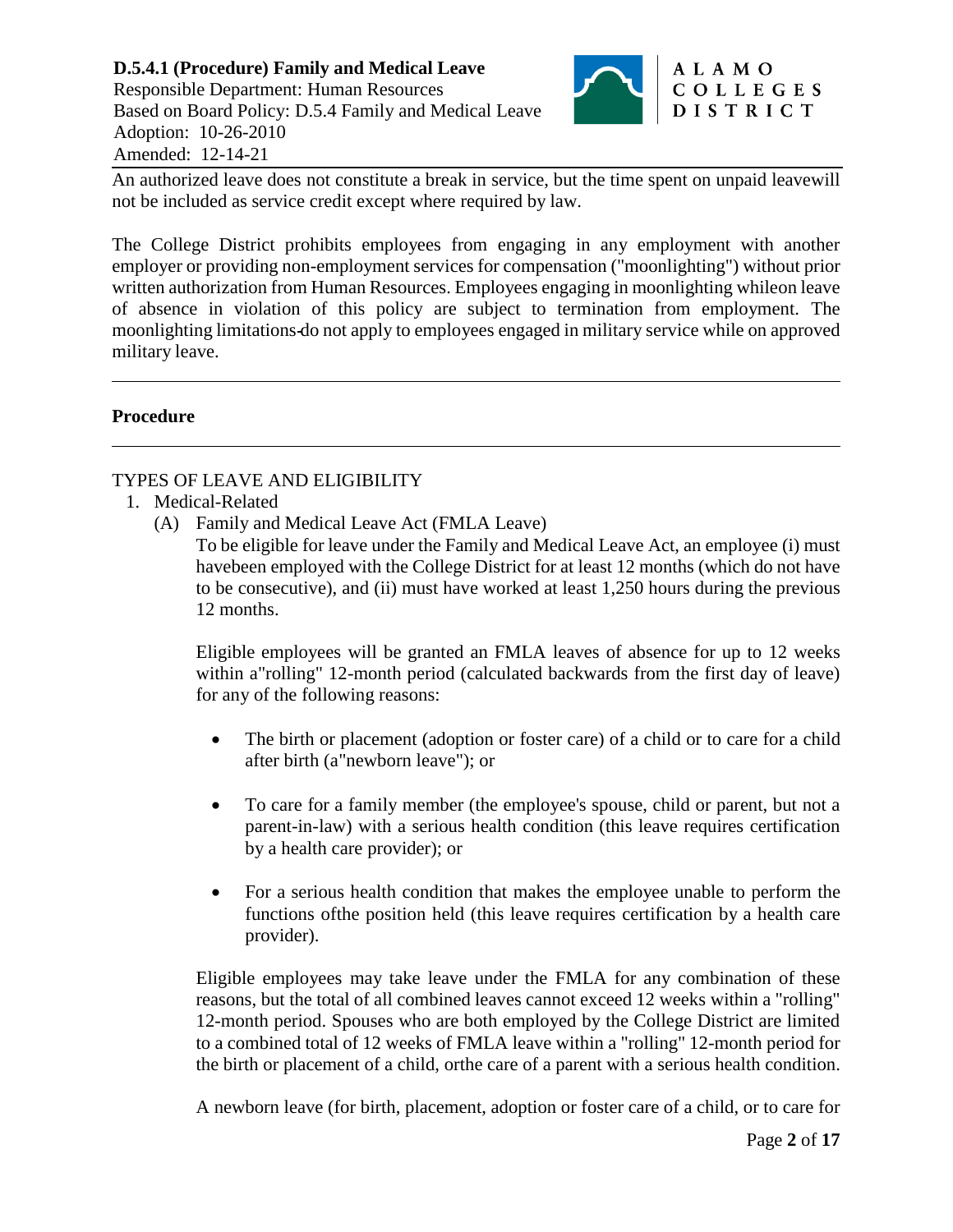

a childafter birth) may be taken in a continuous time period, or may be taken in intermittent periods or through a reduced work schedule. A newborn leave must be completed within 12 months after the birth, adoption or placement of the child.

Employees may take leave for their own serious health condition or the serious health conditionof a family member in a continuous time period, in intermittent time periods (for example, a period of working followed by a period of absence) or through a reduced work schedule (for example, cutting back on work hours). Leave for a serious health condition is permitted only forthe period of the actual medically required absence.

2. Job-Related Injuries

Absences for job-related injuries or illnesses covered under the College District's workers' compensation program will also be considered FMLA leave, provided that (i) the employee meets the FMLA eligibility requirements and (ii) the injury or illness is a serious health condition. If an employee is on FMLA leave for a job-related illness or injury and receiving workers' compensation lost wage benefits under the workers' compensation plan, the employeemay elect to use accrued sick pay or vacation or emergency leave to supplement the workers' compensation lost wage benefits (up to 100 percent of regular weekly wages). Employees should contact the College District's Workers' Compensation Office to request use of sick pay,vacation or emergency leave to supplement their worker's compensation lost wage benefits.

3. Serious Health Condition

For the purpose of this policy, a "serious health condition" for medical-related leaves means an illness, injury, impairment or physical/mental condition that involves inpatient care in a hospital,hospice or residential medical care facility, or continuing treatment by a healthcare provider as defined in the FMLA. Ordinarily, unless complications arise, the common cold, flu, ear aches, upset stomach, ulcers, headaches (other than migraines) and routine dental or orthodontia problems are examples of conditions that DO NOT constitute a serious health condition or qualify for FMLA leave.

# **Required Notice of Leave to the College District**

1. Foreseeable Leave:

Where an absence for FMLA leave is foreseeable (including intermittent or reduced work schedule leaves), employees are required to provide the College District with 30 days prior notice of their absence. If less than 30 days advance notice of foreseeable FMLA leave is provided to the College District, the employee may be required to explain why it was not practicable to give 30 days' notice. If an employee fails to give timely advance notice when theneed for leave is foreseeable, the College District may delay the leave until 30 days after it has received the notice.

This 30-day notice requirement does not apply to qualifying exigency leave for a military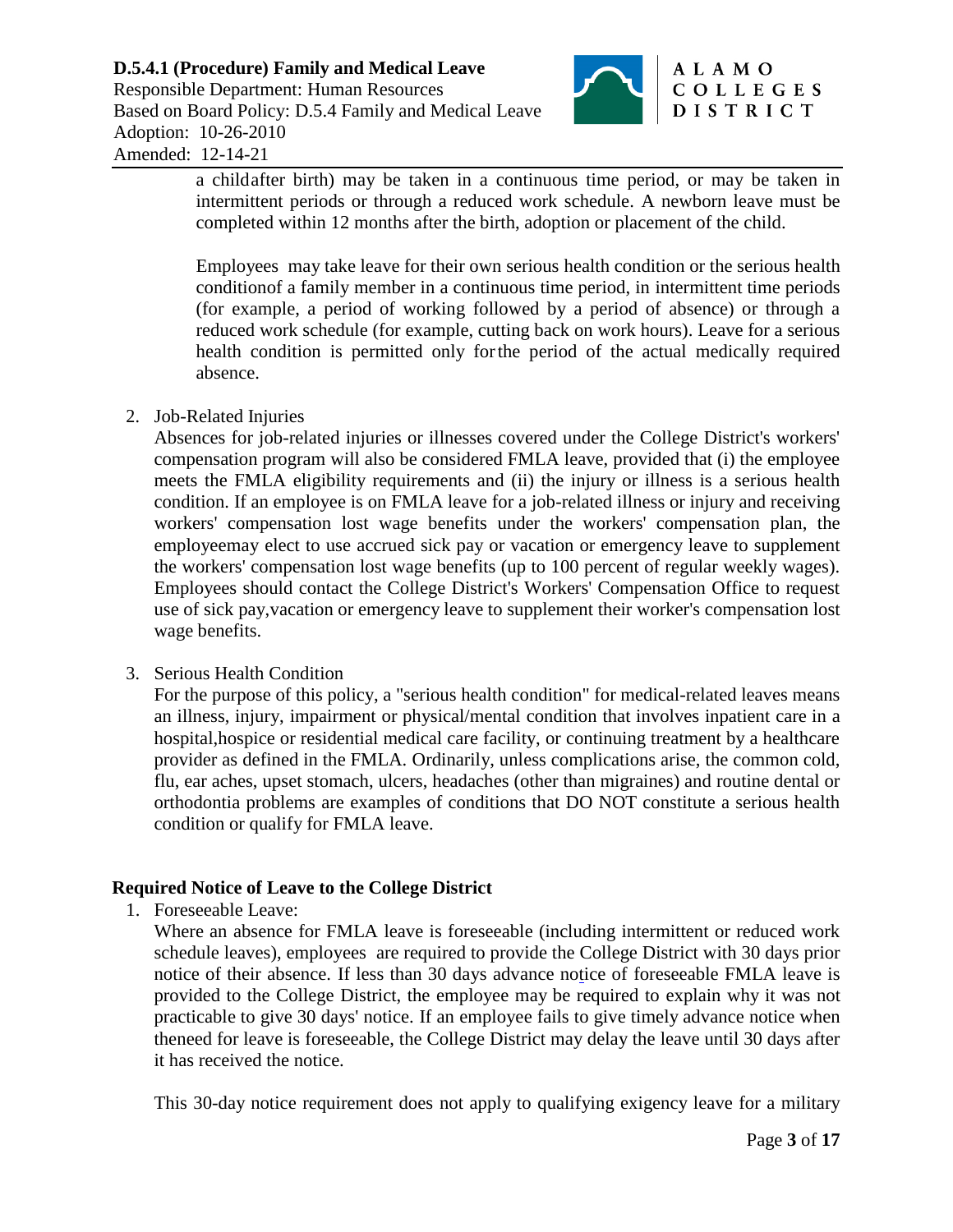

servicemember. However, employees must give the College District notice of the need for FMLA qualifying exigency leave as soon as practicable.

2. Unforeseeable Leave:

If 30 days prior notice of absence is not practicable because of unforeseen circumstances, thennotice of the leave must be given as soon as "practicable." This means that the employee must give the College District notice (i) on the same day the employee learns of the need for leave oron next business day, and (ii) in accordance with the College District's and the employee's departmental call-in procedures for reporting absences. The notice should include the reasons for the requested leave, the anticipated start date of the leave and the anticipated duration of theleave.

The failure to comply with the College District's and departmental call-in procedures and notify the College District regarding an absence as soon as "practicable" will result in delay or denial ofthe FMLA leave by the College District (absent unusual circumstances). If FMLA leave is delayed or denied due to the employee's failure to comply with call-in procedures or provide practicable notice, the employee's absence may result in disciplinary action, up to and including dismissal, under the College District's policies regarding unauthorized absences.

#### **Designation of FMLA Leave**

After the College District receives notice of the employee's absence, the College District willnotify the employee whether the eligibility requirements for FMLA leave are met; provide information regarding the employee's FMLA rights and responsibilities; and identify and provide the employee with any required medical certification forms to be completed by the employee and his/her Health Care Provider supporting the leave. Employees are obligated to return any required medical certification to the College District within 15 days. Once the College District receives complete and sufficient medical certification, the College District will notify the employee whether the absence will be designated as FMLA leave. If an absence is designated as FMLA leave, the College District will inform the employee of the amount of leave,effective from first day of absence, that will be counted against the employee's FMLA leave entitlement.

# **Reassignment During Leave**

If leave is taken on an intermittent basis or reduced work schedule for foreseeable and planned medical treatment because of a family member's or the employee's own serious health condition, the College District may transfer the employee during the leave to an alternative position with equal pay and benefits which better accommodates the intermittent or recurring leave schedule.

#### **Scheduling of Medical Appointments**

If leave is taken for foreseeable and planned medical treatment because of a family member's or employee's own serious health condition, employees must make a reasonable effort to schedule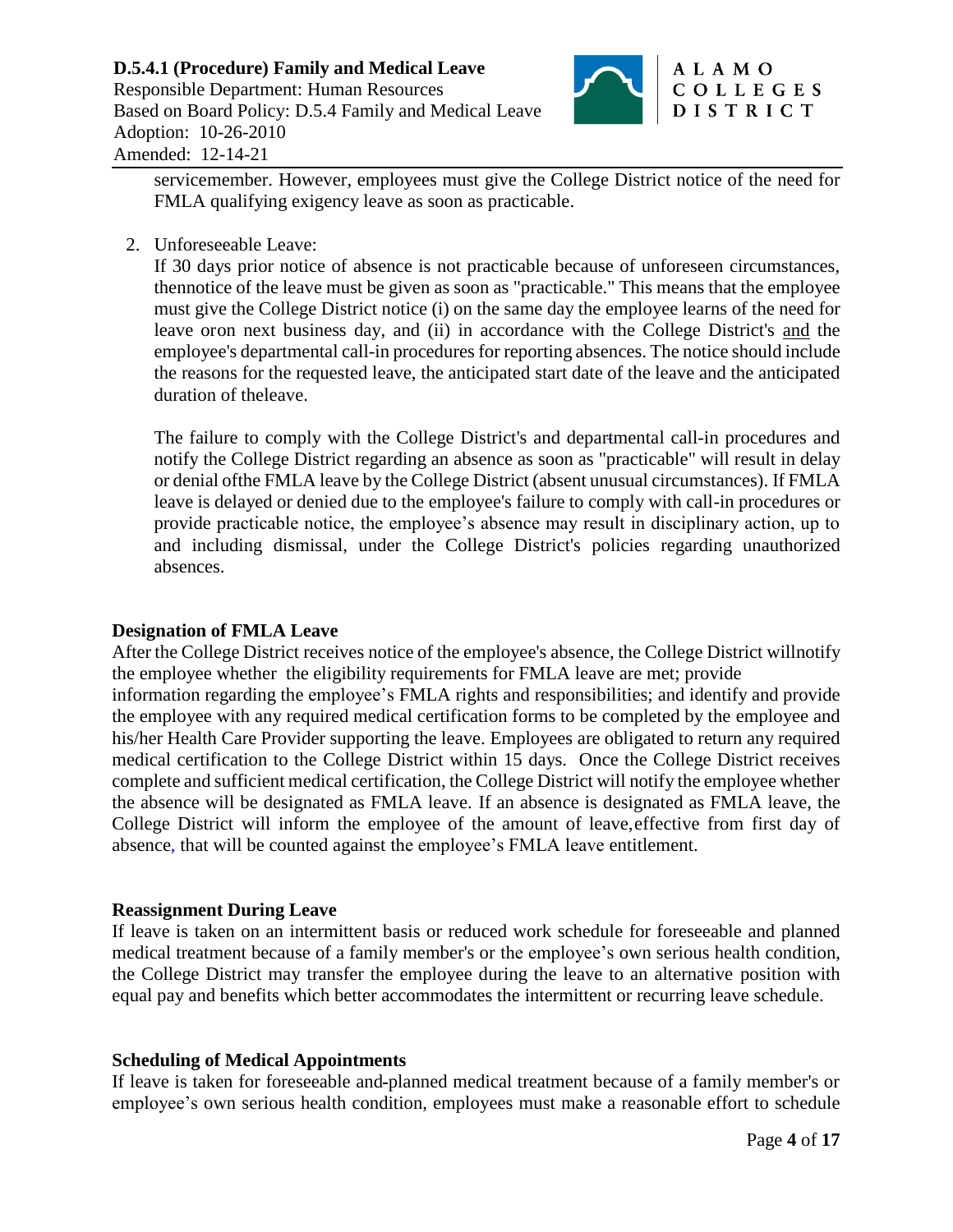

the medical treatments so as not to disrupt operations of the College District.

#### **Certifications**

(1) Initial Certifications

If an employee requests or is placed on leave because of a family member's or the employee's own serious health condition, the employee must provide a complete and sufficient medical certification from a healthcare provider on the U.S. Department of Labor form provided to the employee by the College District. When the need for leave is foreseeable and 30-days notice has been provided to the College District, the employee must return a complete and sufficient medical certification before the leave begins. When the need for leave is unforeseeable, a complete and sufficient certification must be returned to the College District within 15 days afterthe employee's receipt of the certification form. The College District may also require that the employee's health care provider designate the essential job functions which the employee cannot perform as a result of the serious health condition.

If a medical certification is incomplete or insufficient, the employee will be notified in writing of the deficiencies and given 7 days to submit a complete and sufficient certification. If certification deficiencies are not corrected, FMLA leave may be denied and the absence considered unexcused, which may result in disciplinary action, up to and including termination.

If an employee fails to return a certification within 15 days, the College District will not considerthe absence to be FMLA leave and the employee will be subject to disciplinary action, up to and including termination, for an unexcused absence.

If the College District has reason to doubt the validity of the medical certification, it may require(at the College District's expense) that the employee obtain a second opinion from a healthcare provider designated by the College District. If there is a conflict between the first and second opinions, the College District may also require (at its expense) a third opinion by a healthcare provider designated jointly by the College District and the employee. The opinion rendered by the third healthcare provider is final.

(2) Recertifications During the Leave

Employees are also required to provide healthcare provider recertifications, at their own expense,during a leave of absence. Recertifications may be required every 30 days or the minimum period that the treating healthcare provider sets for the incapacity or treatment, whichever is greater. If the period of incapacity is for more than 6 months or for an indefinite period, the employee will be required to submit a recertification to the College District every 6 months.

The College District may also require recertifications when: (i) an employee requests an extension of leave; (ii) the circumstances set out in the original medical certification change significantly; or (iii) if the College District receives information that casts doubt on the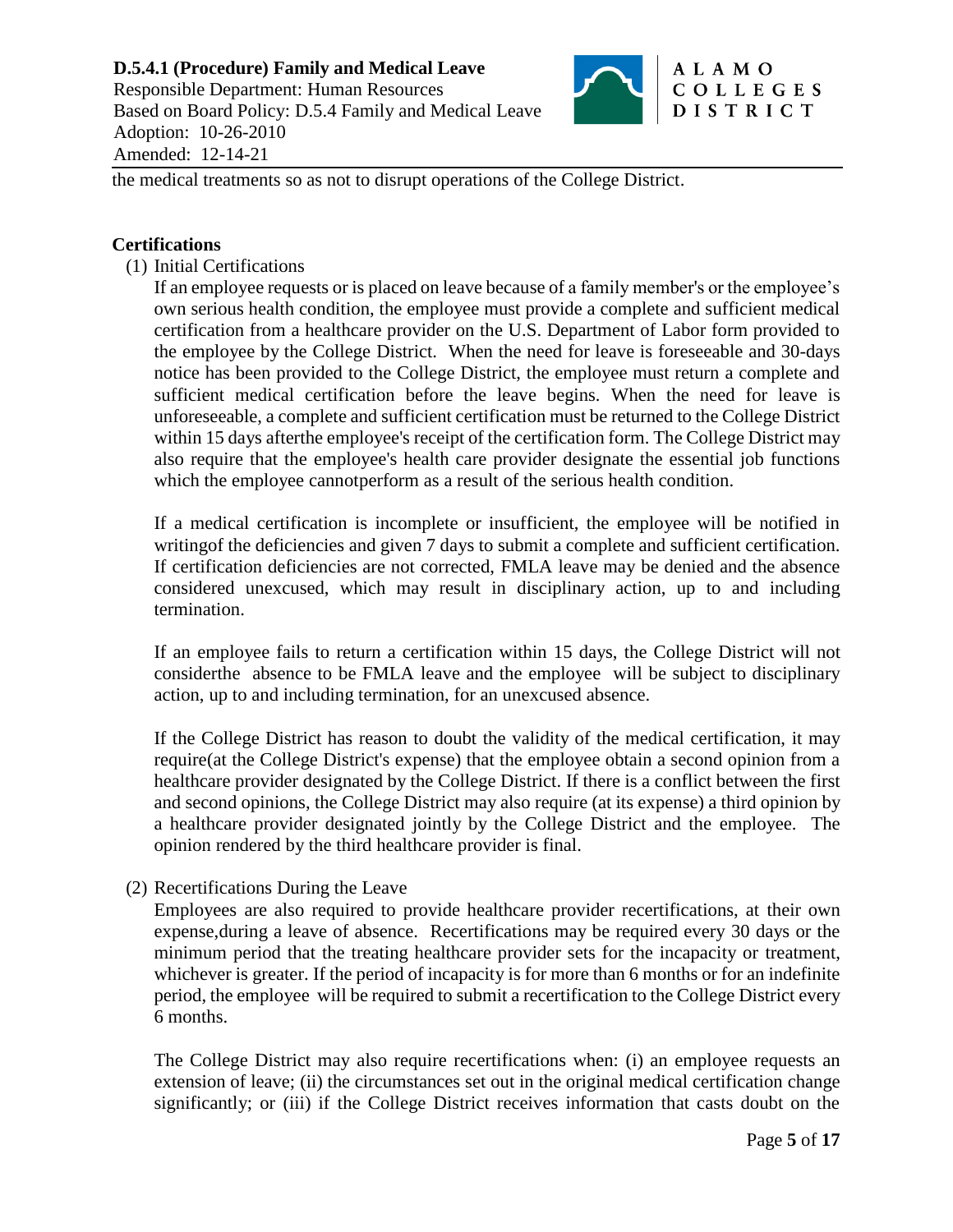

continuing validity of the medical certification.

If recertification is not provided within 15 days of the College District's request, or as soon as practicable, the College District may deny FMLA leave protection until the recertification is provided. If an employee fails to provide the required recertification, the absence will not be considered protected FMLA leave and the employee will be subject to disciplinary action, up toand including termination, for an unexcused absence.

Employees on leave may be required to periodically report to the College District (every 30 days) regarding their intent to return to work upon completion of leave. If an employee gives unequivocal notice that he/she does not intend to return to work, the leave, entitlement to reinstatement, medical benefits and employment with the College District are subject to termination.

(3) Fitness for Duty - Return to Work Certification

Prior to reinstatement from leave, employees must submit a written certification from the treating health care provider(s) to Human Resources Department confirming that the employee isreleased to return to work and is able to perform the essential functions of the job, with or without reasonable accommodation. The health care provider(s) may also be required to designate the essential job functions, if any, which cannot be performed at the time the employee requests reinstatement. An employee will not be reinstated until the return to work certification is received by the College District.

# **Benefits During Leave**

(1) Use of Paid Time Off Benefits

If an employee has accrued sick pay or vacation or is granted emergency leave from the CollegeDistrict's Emergency Leave Bank, these paid time off benefits must be used during the FMLA leave (in accordance with the College District's policies) until exhausted. The remainder of the FMLA leave would be unpaid unless the employee qualifies for short term disability (STD) benefits.

If an employee is receiving lost wage benefits under the College District's workers' compensationprogram for a job-related injury/illness, the employee may elect to use accrued sick pay or vacation, emergency leave or other paid time off benefits to supplement the workers' compensation benefits up to 100 percent of the employee's regular weekly wages. Employees should contact the College District's Workers' Compensation Office to request use of sick pay, vacation, or emergency leave to supplement worker's compensation lost wage benefits.

The use of any paid time off benefits will not extend the duration of an FMLA leave. Employees may not receive more than one hundred percent of their regular weekly compensation through the use of any combination of paid benefits relating to their employment.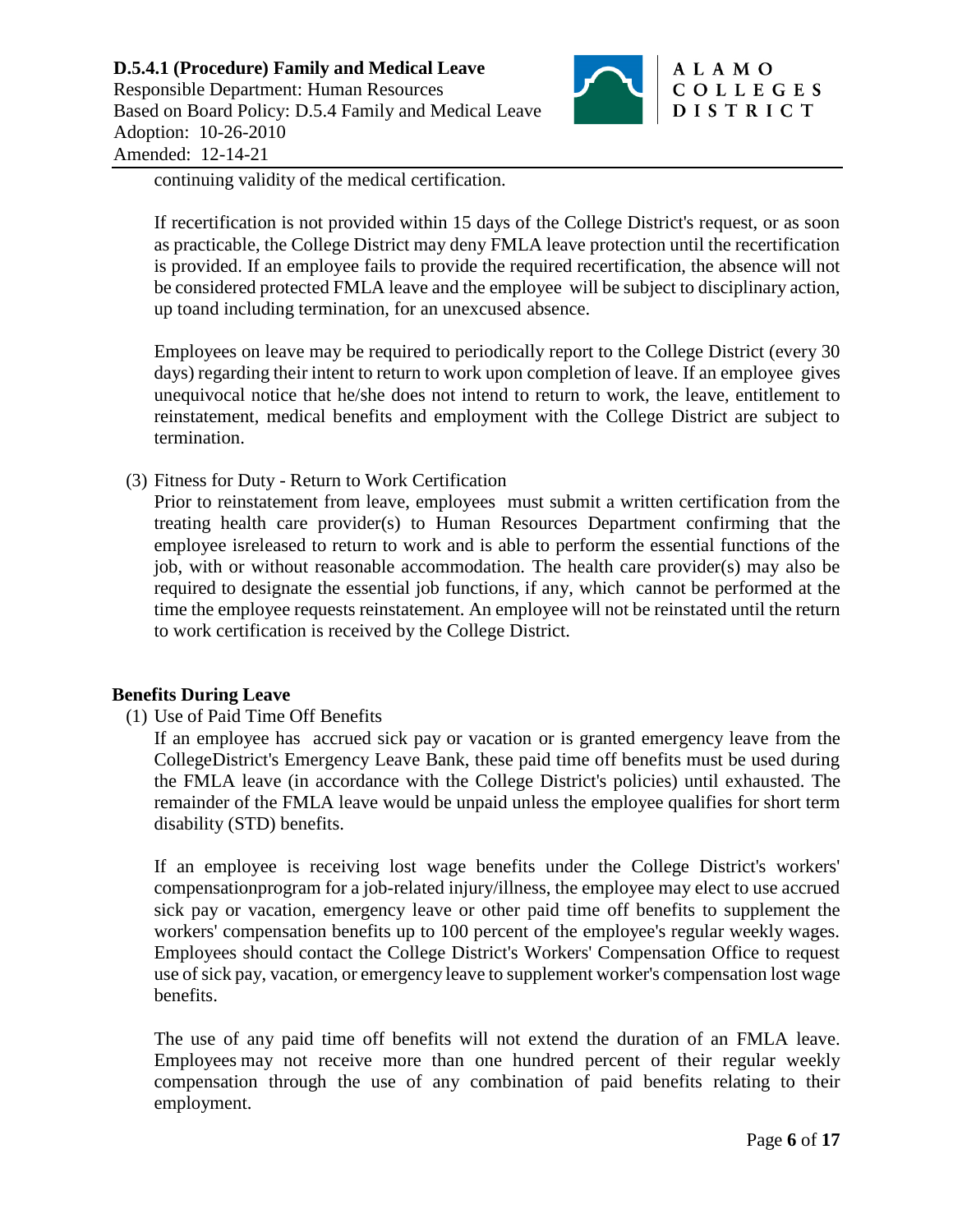

Employees will not accrue service credit or employment benefits during the unpaid portion of FMLA leave.

(2) Healthcare Plan Coverage and Premiums

During FMLA leave, the College District will continue to pay the premiums for the employee's medical plan coverage, and the College District's portion of premiums for dependent medical plan coverage. When accrued sick pay, vacation, emergency leave, STD or other paid time off benefits are being used during FMLA leave, the employee's portion of dependent medical plan premiums and retirement coverage premiums will be deducted from those benefits. If an employee's paid time off benefits are exhausted during an FMLA leave, the employee must make arrangements to continue paying the employee's portion of dependent medical plan premiums directly to the healthcare plan administrator, the Texas Employee Retirement System (ERS).

If an employee on unpaid leave fails to pay the dependent portion of the medical plan premiumswithin 30 days of a payment due date, the dependent's coverage will cease as of the date on which the premium payment was due and coverage will be reinstated only upon the employee's return to work before exhaustion of the FMLA leave.

#### **Reinstatement From FMLA Leave**

If an employee is medically released (full or partial) by their health care provider, the employee must report to the Human Resources Department by the *next working day* after their release. If an employee fails to timely report to the College District after being released by the employee'shealth care provider, the employee will be subject to dismissal.

Prior to reinstatement from FMLA leave, an employee must provide the College District with a written return-to-work/fitness for duty certification from the employee's health care provider(s) confirming the employee's release for work and ability to perform the essential functions of his/her job (with or without reasonable accommodation). The College District may also require an employee's health care provider(s) to designate the essential job functions, if any, which the employee cannot perform at the time reinstatement is requested.

The College District will reinstate an employee from FMLA leave to an existing former position, provided the employee seeks reinstatement before the expiration of 12 cumulative weeks of FMLA leave and can perform the essential duties of the position (with or without reasonable accommodation).

If an employee qualifies for reinstatement and the existing former position is not available, the employee will be reinstated to an equivalent position. (The College District may make an exception regarding reinstatement of certain highly compensated, salaried, "key employees"). Refusing an offer of reinstatement to the former or an equivalent position will be treated as a voluntary resignation of employment.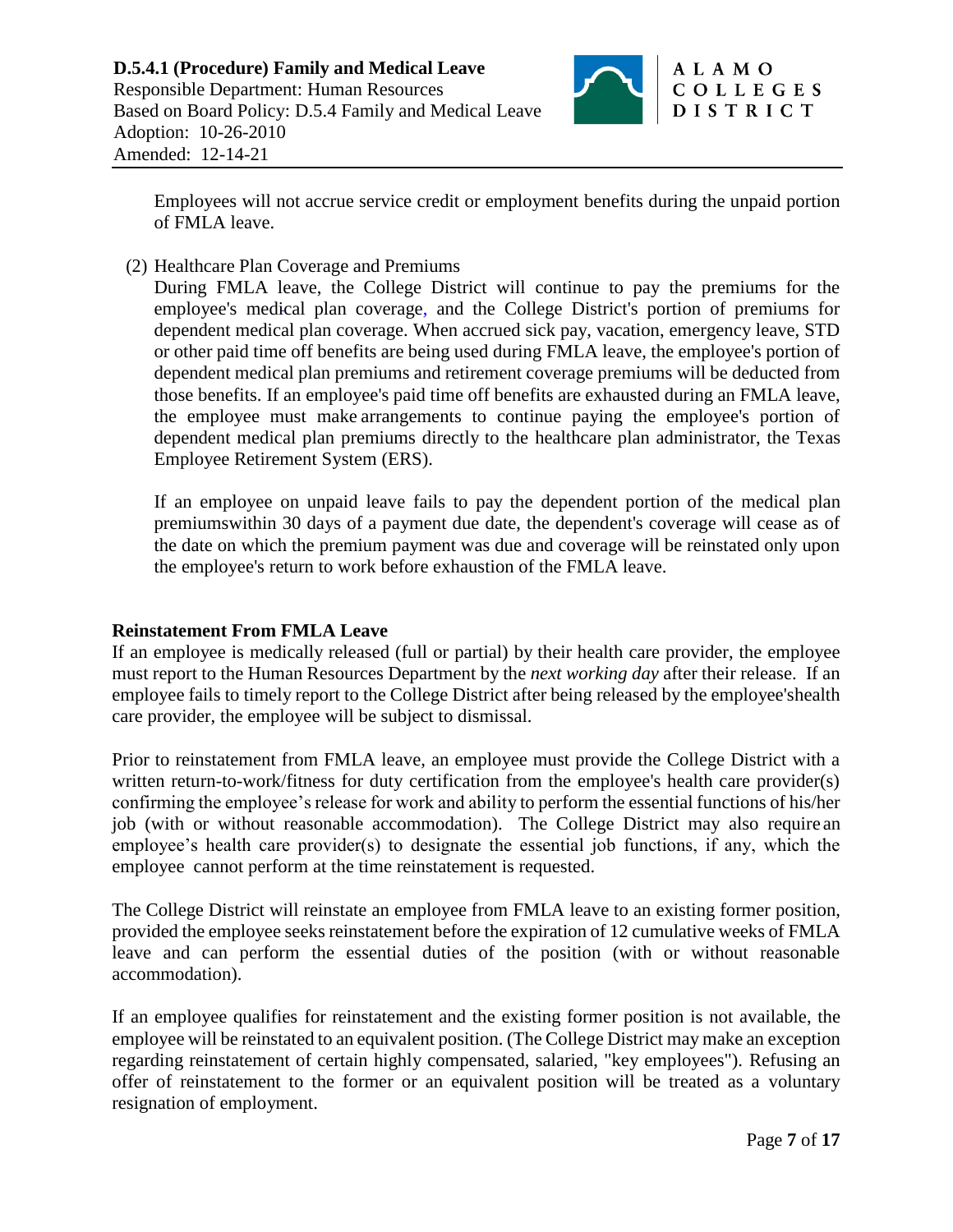

If an employee does not request reinstatement and return to work on or before the expiration of FMLA leave, the employee will be dismissed from employment. If an employee is dismissed under this procedure, the employee would be eligible to reapply for future employment by submitting an application to the College District.

# **Additional Leave of Absence**

If an employee exhausts FMLA leave and needs additional time off from work for treatment of their own serious health condition, the employee must apply for extended leave under Section 1(c) of this policy *before expiration of the employee's FMLA leave.*

(B) Medical Leave of Absence

Employees who do not qualify for FMLA leave may apply for or be placed on a medical leave ofabsence for the treatment of their own on-the-job or off-the-job injury or serious health condition. They will be eligible for medical leave after completing the introductory period, except for on-the-job injuries, for which medical leave can begin immediately.

Medical leave is limited to a maximum of 12 weeks within a "rolling" 12-month period. Medicalleave must be taken in a continuous time period and may not be taken in intermittent periods or on a reduced work schedule except where medically necessary for absences due to a job-relatedinjury or illness.

# **Medical Certifications**

Employees must provide an initial medical certification from their healthcare provider under the same procedures as required for FMLA leave (Section 1(A) of this policy). The College District may request a second and third opinion (at its expense) following receipt of the initial medical certification. The employee must provide re-certifications during medical leave under the same circumstances as required for FMLA leave. Prior to reinstatement from medical leave, the employee must provide the College District with a written return-to-work/fitness for duty certification from his/her treating health care provider(s) confirming the employee's release for work and ability to perform job functions (with or without reasonable accommodation). The employee will not be reinstated until the certification is received by the College District. The College District may also require the employee's health care provider(s) to designate the job functions, if any, which cannot be performed at the time the employee requests reinstatement.

# **Reinstatement From Medical Leave**

If an employee is medically released (full or partial), the employee must report to Human Resources by the *next working day* after the release. Reinstatement from a medical leave is subject to the College District's staffing requirements at the time an employee seeks reinstatement and can resume work. Employees are not guaranteed reinstatement to work or placement in their former or alternate positions or work schedules. An employee who does notrequest and obtain reinstatement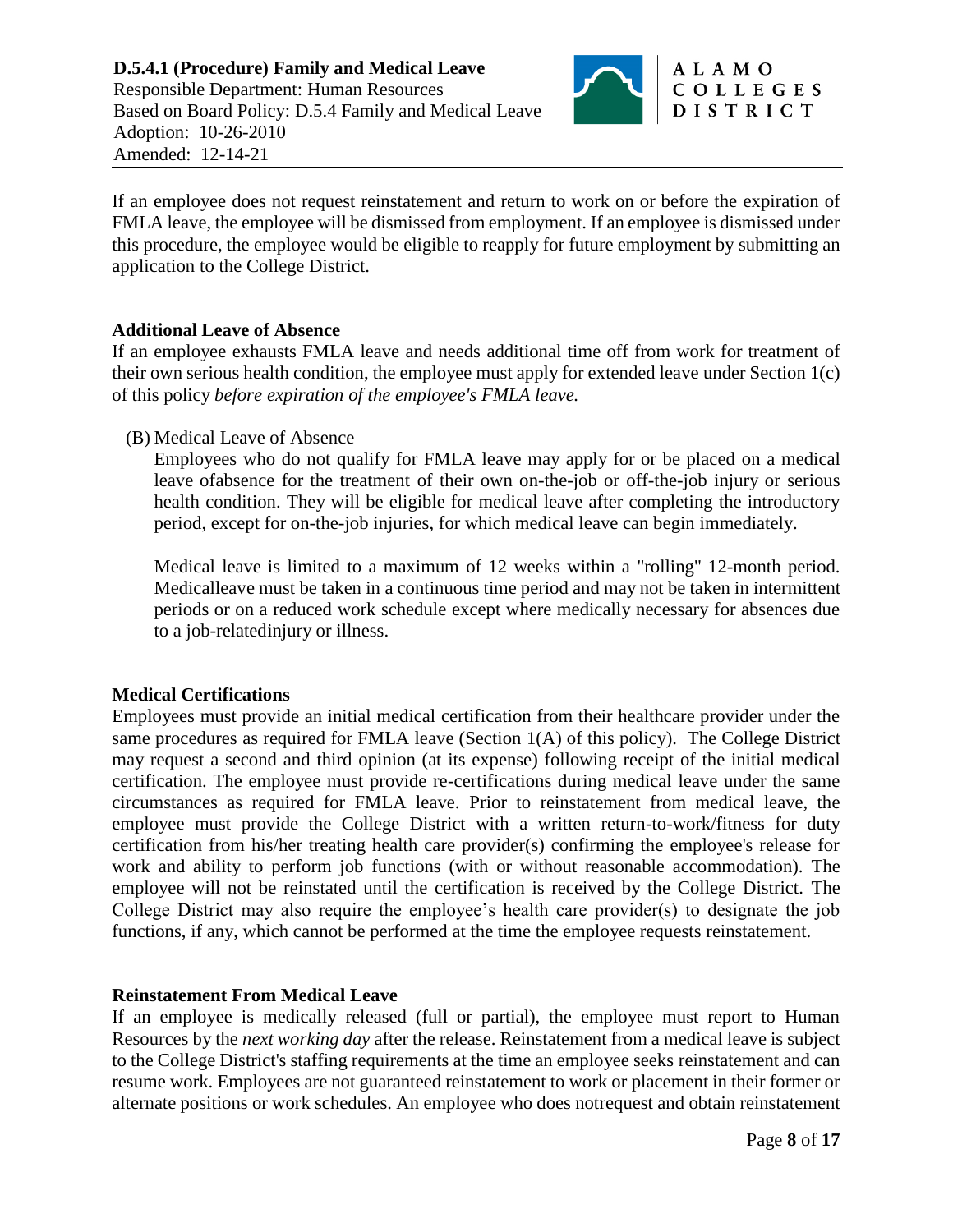

to work before expiration of the medical leave, will be dismissed from employment.

An employee will be reinstated to existing and vacant former position, provided a satisfactory return-to-work/fitness for duty certification is submitted and the employee can perform the job functions (with or without reasonable accommodation). If an employee's former position is not vacant or the employee cannot perform the job functions, the College District will consider the employee, along with other qualified internal and external candidates, for available positions for which, in the College District's opinion, the employee is qualified. The most qualified candidate will be selected for the position. If an employee accepts an alternate position offered by the College District, they will be subject to the pay, benefits, and work schedule for that position.

If no positions are available for which the employee is qualified, or if the employee is not selected for an alternate position or refuses the first position offered by the College District, theemployee will be dismissed from employment. If an employee is dismissed under this procedure, the employee would be eligible to apply for future employment by submitting an application to the College District.

### **Use of Paid Time Off Benefits During Medical Leave**

If an employee has accrued sick pay or vacation, or is granted emergency leave from the College District's Emergency Leave Bank, these paid time off benefits must be used during the medical leave in accordance with the College District's policies until exhausted. The remainder of the medical leave would be unpaid unless the employee qualifies for STD benefits.

If an employee is receiving lost wage benefits under the College District's workers' compensation program for a job-related injury/illness, the employee may elect to use accrued sick pay or vacation, emergency leave or other paid time off benefits to supplement the workers' compensation benefits up to 100% of the employee's regular weekly wages. Employees should contact the College District's Workers' Compensation Office to request use of sick pay, vacation or emergency leave to supplement workers' compensation lost wage benefits.

The use of paid time off benefits will not extend the duration of a medical leave. Employees may not receive more than one hundred percent of their regular weekly compensation through the use of any combination of paid time off benefits. Employees will not accrue service credit orbenefits during the unpaid portion of a medical leave.

#### **Healthcare Plan Coverage and Premiums**

When accrued sick pay, vacation, emergency leave, STD or other paid time off benefits are being used during medical leave, employee and dependent medical plan premiums and retirement coverage premiums will be deducted from those benefits. If an employee's paid time off benefits are exhausted during a medical leave, the employee must make arrangements to continue paying the employee and dependent medical plan premium directly to ERS.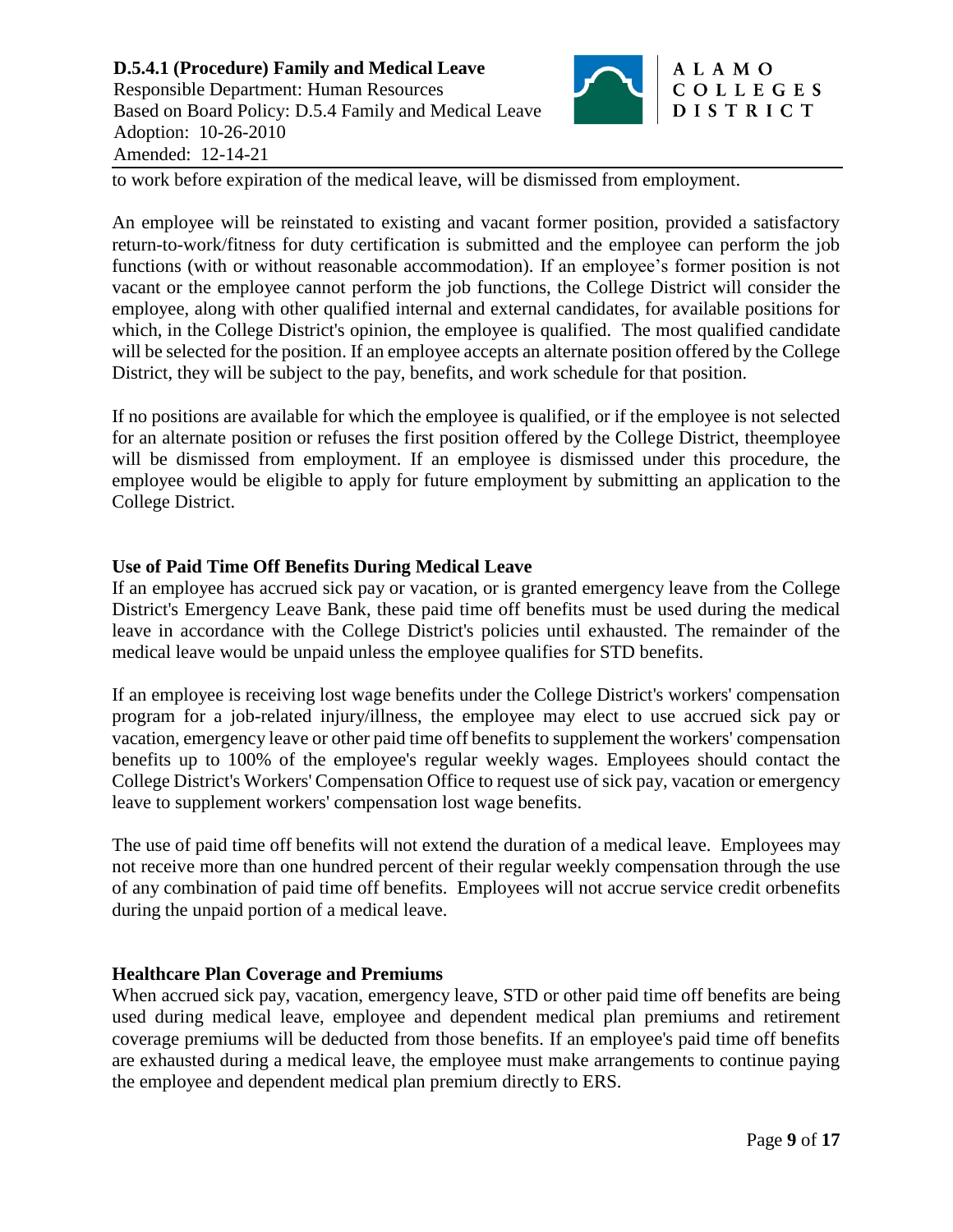**D.5.4.1 (Procedure) Family and Medical Leave** Responsible Department: Human Resources Based on Board Policy: D.5.4 Family and Medical Leave Adoption: 10-26-2010 Amended: 12-14-21



If an employee fails to pay any employee or dependent medical plan premium due during the medical leave, coverage will be dropped as of the date on which the premium was due, and the employee and/or dependent may be required to re-qualify for medical coverage if the employeeis reinstated to employment.

### **Additional Leave of Absence**

If an employee exhausts medical leave and needs additional time off from work for medical treatment of their own serious health condition, the employee must apply for an extended leave under Section 1(c) of this procedure *before expiration of the employee's medical leave*.

(C) Extended Leave

Employees may qualify for up to 14 weeks of extended leave during a "rolling" 12-month periodfor treatment of their own serious health condition, whether occurring on-the-job or off-the-job, after exhausting FMLA or medical leave. It is an employee's obligation to apply for extended leave and submit supporting medical documentation, even if the employee is already absent fromwork on FMLA or medical leave.

To qualify for extended leave, an employee must: (i) exhaust FMLA or medical leave; (ii) applyfor extended leave through the Human Resources Department; and (iii) provide the College District a Healthcare Provider Certification confirming the medical necessity for continued absence. The application for extended leave must be received by Human Resources *before* expiration of any pending FMLA or Medical leave.

Extended leave must be taken in a continuous time period and may not be taken in intermittent periods or on a reduced work schedule except where medically necessary for leaves due to a job-related injury or illness.

An employee's combined medical-related absences for FMLA, medical and extended leave are limited to a maximum of 26 weeks within a "rolling" 12-month period. The 26-week limitation on medical-related leaves of absence may require an adjustment in the amount of extended leaveavailable to an employee if he/she has taken both medical and FMLA leaves within the "rolling" 12-month period.

Medical-related leaves may not exceed 26 weeks within a "rolling" 12-month period except where an extension of leave is requested by the employee and granted by the College District (i)as a reasonable accommodation under the ADA; (please refer to Section 1(D) of this policy); (ii)where the employee has accrued unused sick leave (please refer to Section 1 (E) of this policy); or (iii) as otherwise required by law.

# **Medical Certifications**

Employees must provide an initial medical certification from their healthcare provider under the procedures required for FMLA leave (Section 1(A)of this policy). The College District may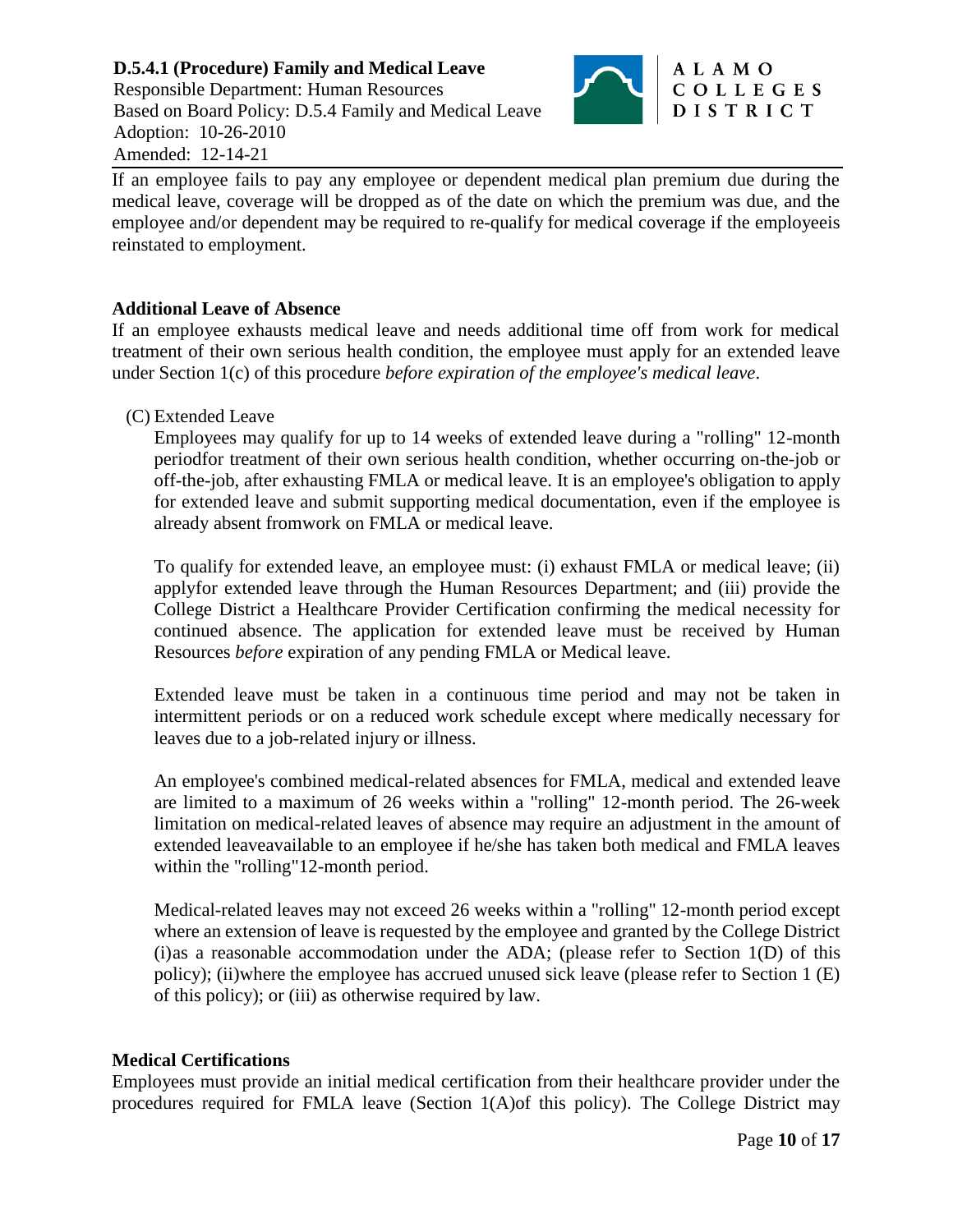### **D.5.4.1 (Procedure) Family and Medical Leave** Responsible Department: Human Resources Based on Board Policy: D.5.4 Family and Medical Leave Adoption: 10-26-2010 Amended: 12-14-21



### ALAMO COLLEGES DISTRICT

request second and third opinions (at its expense) following receipt of the initial medical certification. Employees must provide recertifications during extended leave under the circumstances required for FMLA leave. Prior to reinstatement from medical leave, employees must provide the College District with a written return-to-work/fitness for duty certification from the treating health care provider(s) confirming the employee's release for work and ability to perform the job functions (with or without reasonable accommodation). Employees will not be reinstated until the certification is received by the College District. The College District may also require an employee's health care provider(s) to designate the job functions, if any, whichthe employee cannot perform at the time the employee requests reinstatement.

# **Use of Paid Time Off Benefits During Extended Leave**

An employee's accrued vacation or sick pay, emergency leave, STD benefits or other paid time off benefits must be used during an extended leave in accordance with the College District's policies until exhausted. The remainder of the extended leave would be unpaid. Employees maynot receive more than one hundred percent of their regular weekly compensation through the useof any combination of paid time off benefits. The use of paid time off benefits will not extend the duration of an extended leave. Employees will not accrue service credit or paid time off benefits during the unpaid portion of an extended leave.

# **Healthcare Plan Coverage and Premiums**

When accrued sick pay, vacation, emergency leave, STD or other paid time off benefits are being used during extended leave, the full amount of employee and dependent medical plan premiums and retirement coverage premiums will be deducted from those benefits. If an employee's paid time off benefits are exhausted during an extended leave, the employee must make arrangements to continue paying the medical plan premiums directly to ERS.

If an employee fails to pay any employee or dependent medical plan premium during an extended leave, coverage will cease as of the date on which the premium was due, and the employee and/or dependent may be required to re-qualify for health coverage if the employee isreinstated to work.

# **Reinstatement from Extended Leave**

Reinstatement from extended leave will be processed under the terms that apply to medical leaves (Section 1(B) of this policy). Employees are not guaranteed reinstatement to work or placement in the former or alternate positions. If an employee is not reinstated before expiration of the extended leave, the employee will be dismissed from employment except where an extension of leave is requested by the employee and granted by the College District (i) as a reasonable accommodation under the ADA (please refer to Section  $1(D)$  of this policy); (ii) where the employee has accrued unused sick leave (please refer to Section 1 (E) of this policy); or (iii) as otherwise required by law.

If an employee is dismissed under this procedure, the employee would be eligible to apply for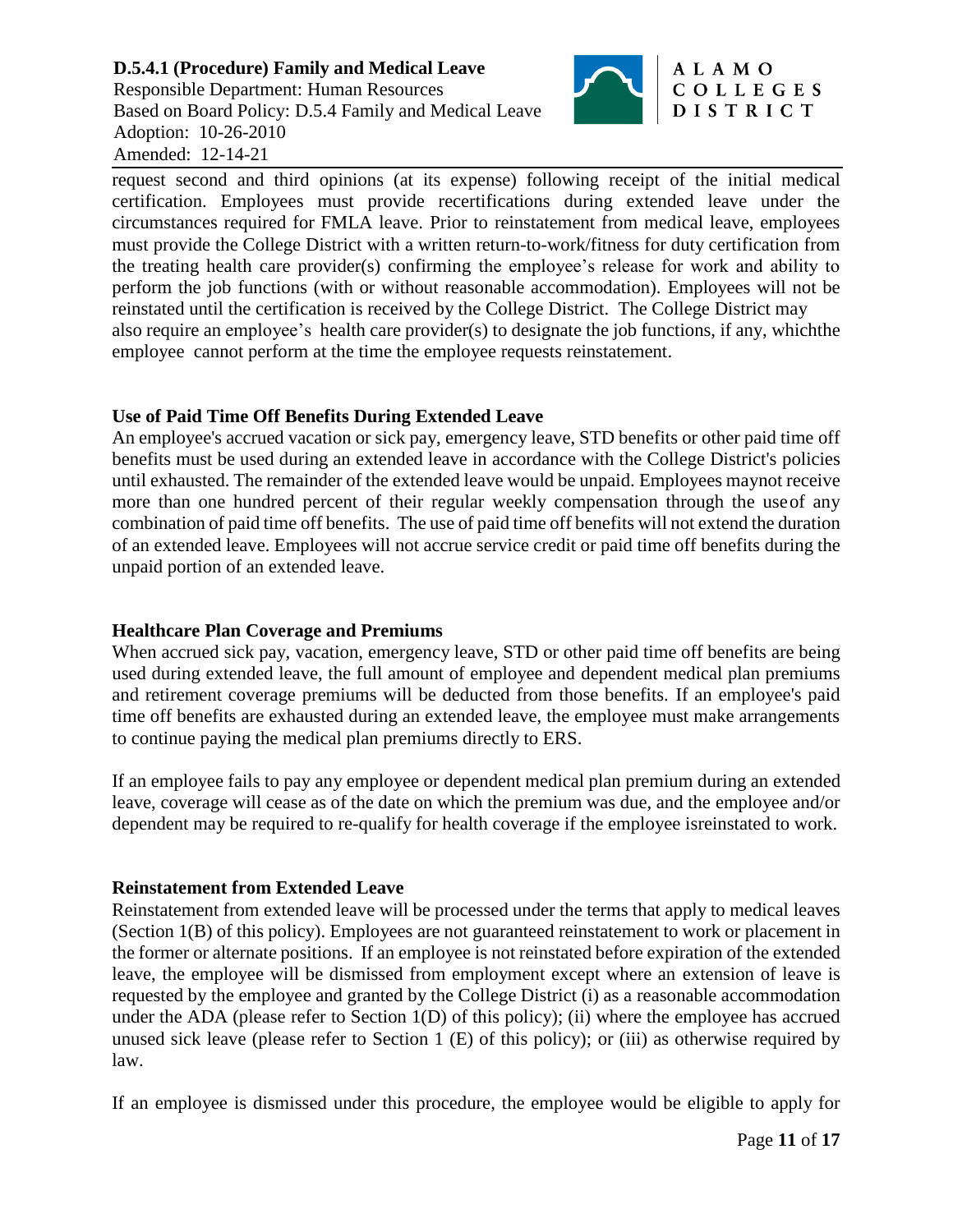

future employment by submitting an application to the College District.

(D) Extension of Leave as a Reasonable Accommodation Under the ADA

If an employee exhausts his/her extended leave but needs an additional reasonable period of absence in order to return to work, the employee may request a reasonable extension of leave under the ADA or other applicable laws. To qualify for a reasonable extension of leave under the ADA, an employee must (1) request an extension prior to exhaustion of the extended leaveand (2) provide the Human Resources Department with a written statement from the treating health care provider(s) confirming that:

- (i.) The employee has a physical or medical impairment that substantially limits amajor life activity, temporary, non-chronic impairments, such as broken bones, pregnancy, appendicitis, and non-chronic infections, typically do not qualify as disabilities; and
- (ii.) A supplemental leave of a definite, specific duration will allow the employee to return to work and perform the essential function of the job in the near future.

In addition, there must be no other reasonable accommodation that would allow the employee to return to work and perform the essential functions of the job upon exhaustion of the extended leave.

The College District will evaluate timely requests submitted by employees on an individualized basis and grant reasonable extensions of leave in compliance with the ADA and other applicable laws.

(E) Extension of Leave Due to Accrued Unused Sick Leave

If an employee who exhausts an extended leave and is medically unable to return to work and has accrued, unused sick leave, the employee may request an extension of leave off until the earlier of (i) the date that the employee is medically released to work, or (ii) the employee's accrued sick leave hours are exhausted, or (iii) the employee's combined medical -related leaves (FMLA or medical leave, extended leave and any extension of leave for accrued and unused sickleave hours) total nine (9) months. Employees who are dismissed from employment after exhausting additional time off under Section 1(E) of this policy will not be paid for any remaining accrued and unused sick leave. Requests for reinstatement from extension of leave will be processed under the policies and procedures for medical leave (Section (B) of this policy).

To qualify for an extension of leave due to accrued, unused sick leave, an employee must (1) request an extension prior to exhaustion of extended leave under Section 1(C) of this policy; (2)have accrued and unused sick leave benefits; and (3) provide the Human Resources Departmentwith a written statement from the treating health care provider(s) confirming that the employee needs additional time off from work due to the employee's own medical condition.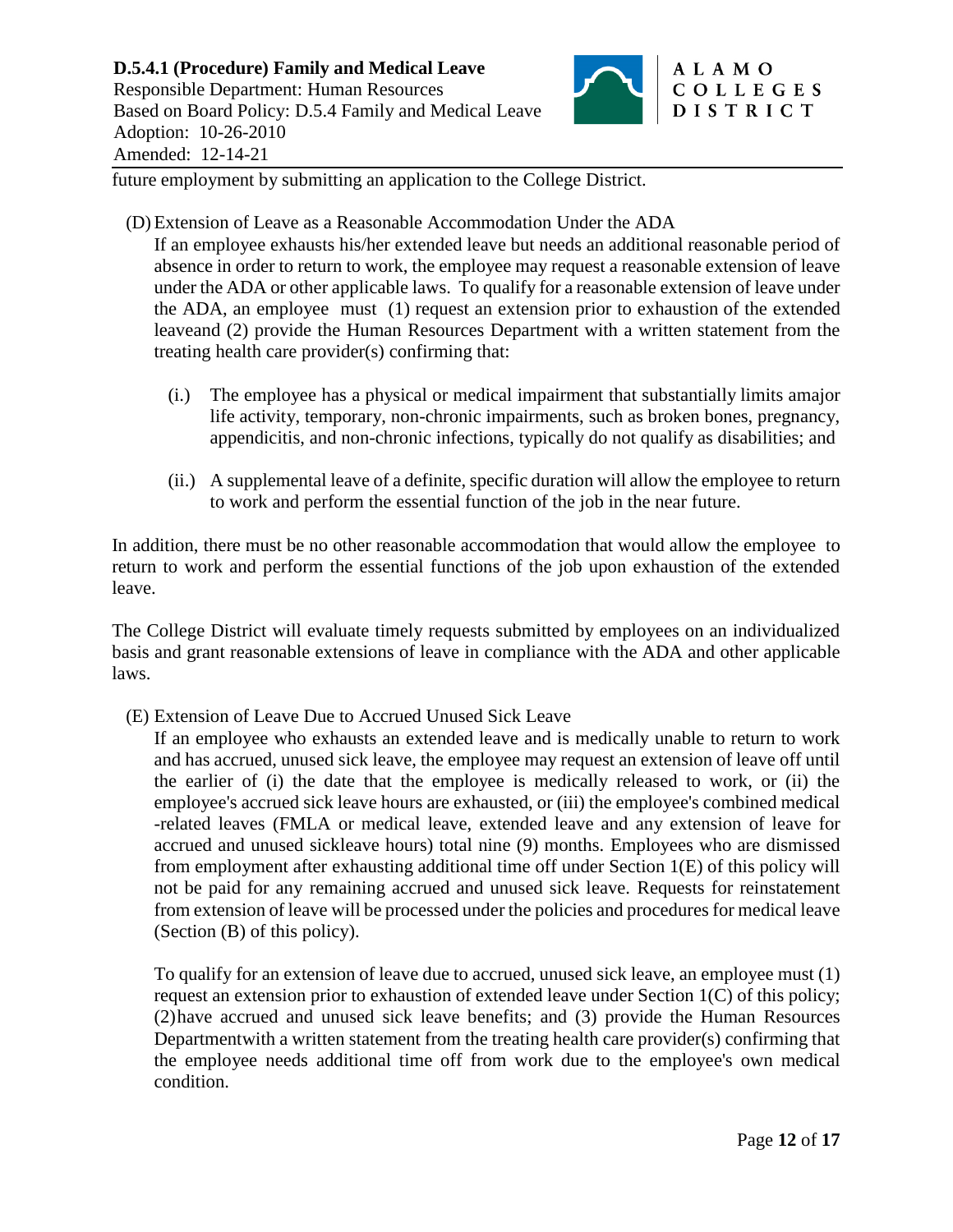

# 2. Military-Related

(A) FMLA Qualifying Exigency Leave

Employees who are eligible for FMLA leave may request or be placed on FMLA military servicemember leave if (i) the employee's spouse, son, daughter or parent is on "covered active duty" and (ii) the employee's absence from work is for a "qualifying exigency" related to a family member's military service.

"Covered active duty" means (a) in the case of a member of the regular Armed Forces, duty during the member's deployment to a foreign country; or (b) in the case of a member of the reserve Armed Forces (Army National Guard of the United States, Army Reserve, Navy Reserve, Marine Corps Reserve, Air National Guard of the United States, Air Force Reserve andCoast Guard Reserve) duty during the member's deployment to a foreign country under a call or order to active duty.

A "qualifying exigency" means:

- (1) Short-notice deployment: Leave needed to address issues arising from a family's members notification of an impending call or order to active duty 7 or fewer calendar days priorto the date of deployment—leave taken for this purpose can be used for a period of 7 calendar days beginning on the date of the covered military member's notification.
- (2) Military events and related activities: Leave needed to attend official ceremonies, programs, or events sponsored by the military related to the active duty or call to active duty status of a family member; and to attend family support or assistance programs and informationalbriefings sponsored or promoted by the military, military service organizations, or the American Red Cross that are related to the active duty or call to active duty status of a family member.
- (3) Childcare and school activities: Leave needed to arrange for alternative childcare; to provide childcare on an urgent, immediate need basis (but not on a routine, regular, or everydaybasis); to enroll a child in or transfer a child to a new school or day care facility; and to attend meetings with staff at a school or a daycare facility when such meetings are necessary.
- (4) Financial and legal arrangements: Leave needed to make or update financial or legal arrangements to address a family member's absence and to act as a family member's representative before a federal, state, or local agency for purposes of obtaining, arranging, or appealing military service benefits while the covered military member is on active duty or call toactive duty status, and for 90 days following the termination of the covered military member's active duty status.
- (5) Counseling: Leave needed to attend counseling provided by someone other than a healthcare provider for the employee, a family member and/or a family member's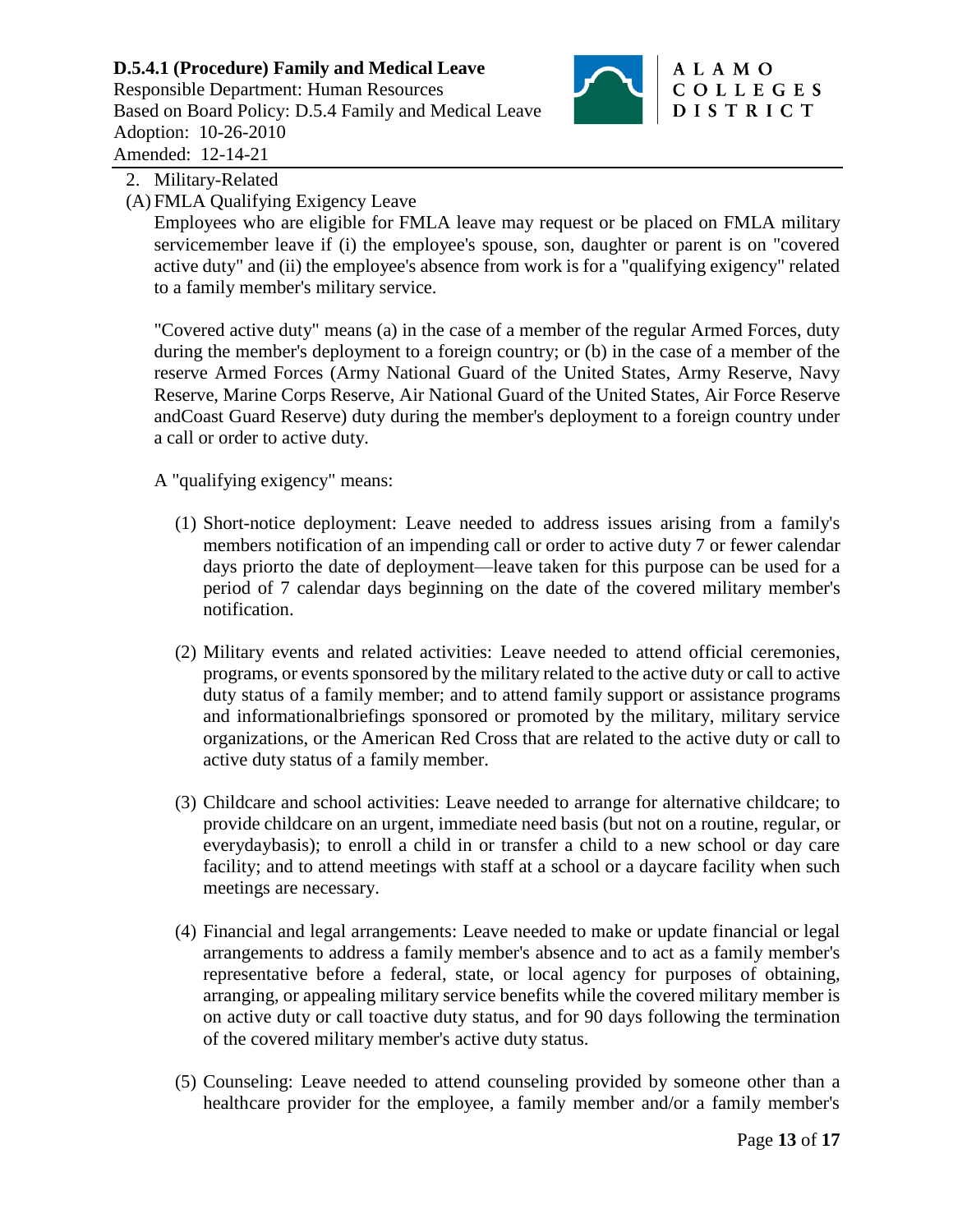

child, provided that the need for counseling arises from the active duty or call to active duty status.

- (6) Rest and recuperation: Leave needed to spend time with a family member who is on short-term, temporary, rest and recuperation leave during the period of deployment up to fivedays of leave may be taken for each instance.
- (7) Post-deployment activities: Leave needed to attend arrival ceremonies, reintegration briefings and events, and any other official ceremony or program sponsored by the military within 90 days following the termination of a family member's active duty status; and to addressissues arising from the death of a family member while on active duty status.
- (8) Additional activities: Leave needed to address other events arising out of a family member's active duty or call to active duty status, provided that the employee and the CollegeDistrict agree that the leave will qualify as an exigency, and agree to both the timing and duration of the leave.

The same rules that apply to FMLA leave also apply to qualifying exigency leaves. Employees are required to complete the pertinent certification form within 15 days of requesting a qualifyingexigency leave. The first time an employee requests a qualifying exigency leave, the employee will be required to provide a copy of the covered military member's active duty orders, or documentation of the call to active duty, and the dates of active duty service.

(B) FMLA Caregiver Leave

Employees who are eligible for FMLA Leave may request or be placed on FMLA military service member leave to care for their spouse, son, daughter, parent, or next of kin who is a "covered service member" and has incurred an injury or illness in the line of duty while on activeduty in the Armed Forces.

FMLA leave for a "qualifying exigency" may be taken for up to 12 workweeks within a "rolling"12-month period in a continuous time period, or in intermittent time periods or through a reducedwork schedule.

The 30-day notice requirement for medical-related leaves does not apply to qualifying exigencyleave for a military service member. However, the employee must give the College District notice of the need for FMLA qualifying exigency leave as soon as practicable.

A "covered service member" means: (i) a member of the Armed Forces (including a member of the National Guard or Reserves), who is undergoing medical treatment, recuperation, or therapy,is otherwise in outpatient status; or is otherwise on the temporary disability retired list, for a serious injury or illness; or (ii) veterans who are undergoing medical treatment, recuperation or therapy for a serious injury or illness and who were a member of the Armed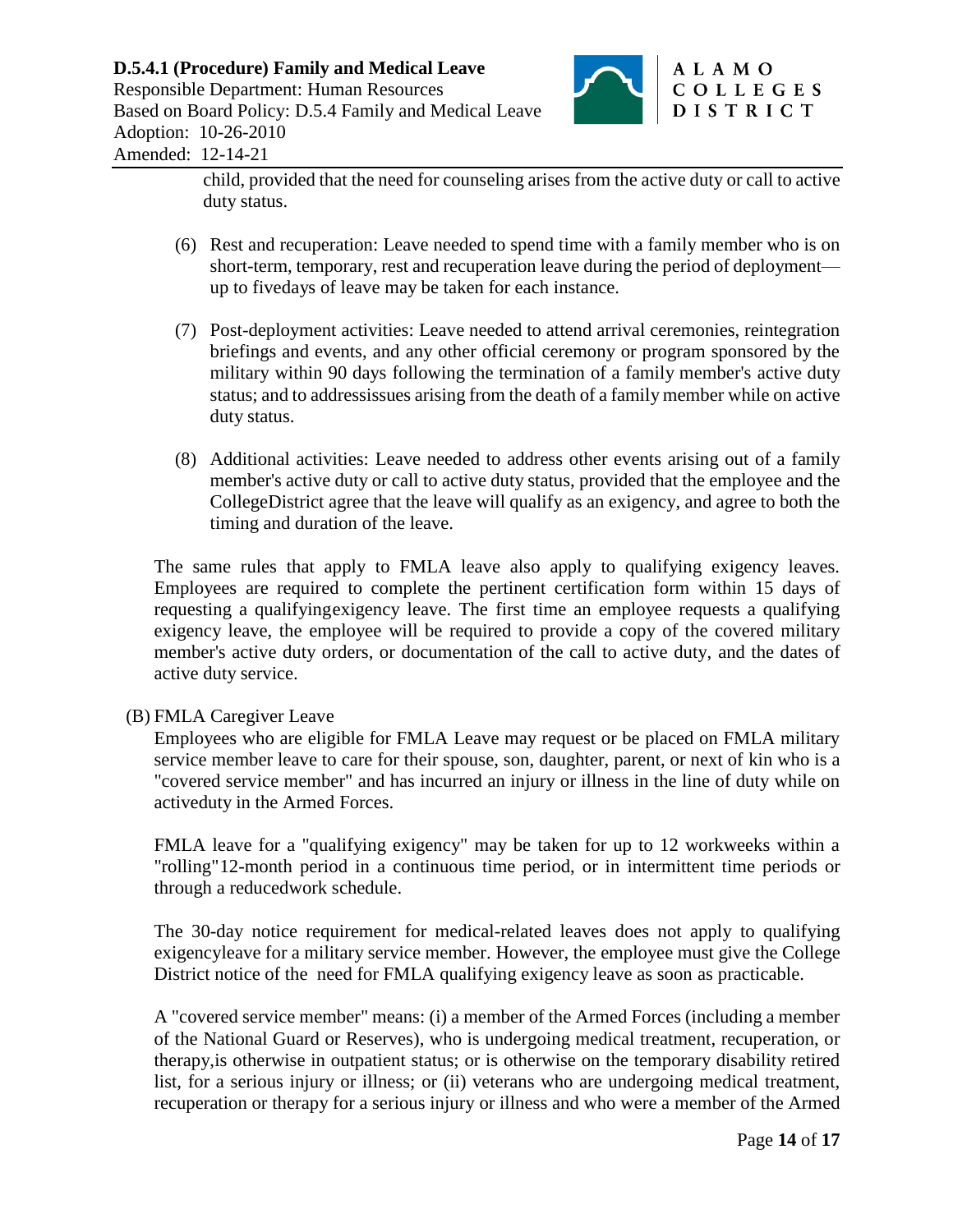

Forces (including a member of the National Guard or Reserves) at any time during the period of five years precedingthe date on which they undergo the medical treatment, recuperation or therapy. The medical

treatment, recuperation or therapy must be related to a serious injury or illness incurred while inthe line of duty on active duty in the Armed Forces or which existed before the beginning of military service, and which was aggravated by service in the line of duty while on active duty.

For members of the Armed Forces (including a member of the National Guard or Reserves), a "serious health condition" means an injury or illness that was incurred by the member in the line of duty on active duty in the Armed Forces (or existed before the beginning of the member's active duty and was aggravated by service in the line of duty on active duty in the Armed Forces)and that may render the member medically unfit to perform the duties of the member's office, grade, rank, or rating. For veterans who were members of the Armed Forces (including a member of the National Guard or Reserves), a "serious health condition" means (at any time during the five-year period described in the definition for "covered service members") a qualifying injury or illness that was incurred by the member in the line of duty on active duty in the Armed Forces (or existed before the beginning of the member's active duty and was aggravated by service in the line of duty itself before or after the member became a veteran).

FMLA leave to care for a "covered service member" who has incurred an injury or illness in the line of duty may be taken for up to 26 workweeks during a 12-month period in a continuous timeperiod, or in intermittent time periods or through a reduced work schedule.

FMLA leave to care for an injured or ill service member, when combined with other types of FMLA-qualifying leave, may not exceed 26 workweeks in a "rolling" 12-month period. The amount of leave for which an employee is eligible to care for a "covered service member" maybe reduced if other FMLA leave has been taken during the preceding 12 months.

If leave is taken on an intermittent basis or reduced work schedule to care for a military servicemember, the College District may transfer the employee during the leave to an alternative position with equal pay and benefits which better accommodates the intermittent or recurring leave schedule.

The same rules that apply to other FMLA leaves also apply to military caregiver leaves under theFMLA. Employees are required to complete the required certification applicable to this type of leave within 15 days of requesting caregiver leave.

# (C) Employee Military Leave

The College District will grant employees a military leave of absence without pay for duty in the U.S. uniformed services in accordance with the Uniformed Services Employment and Reemployment Rights Act ("USERRA"), and other applicable federal, state and local laws.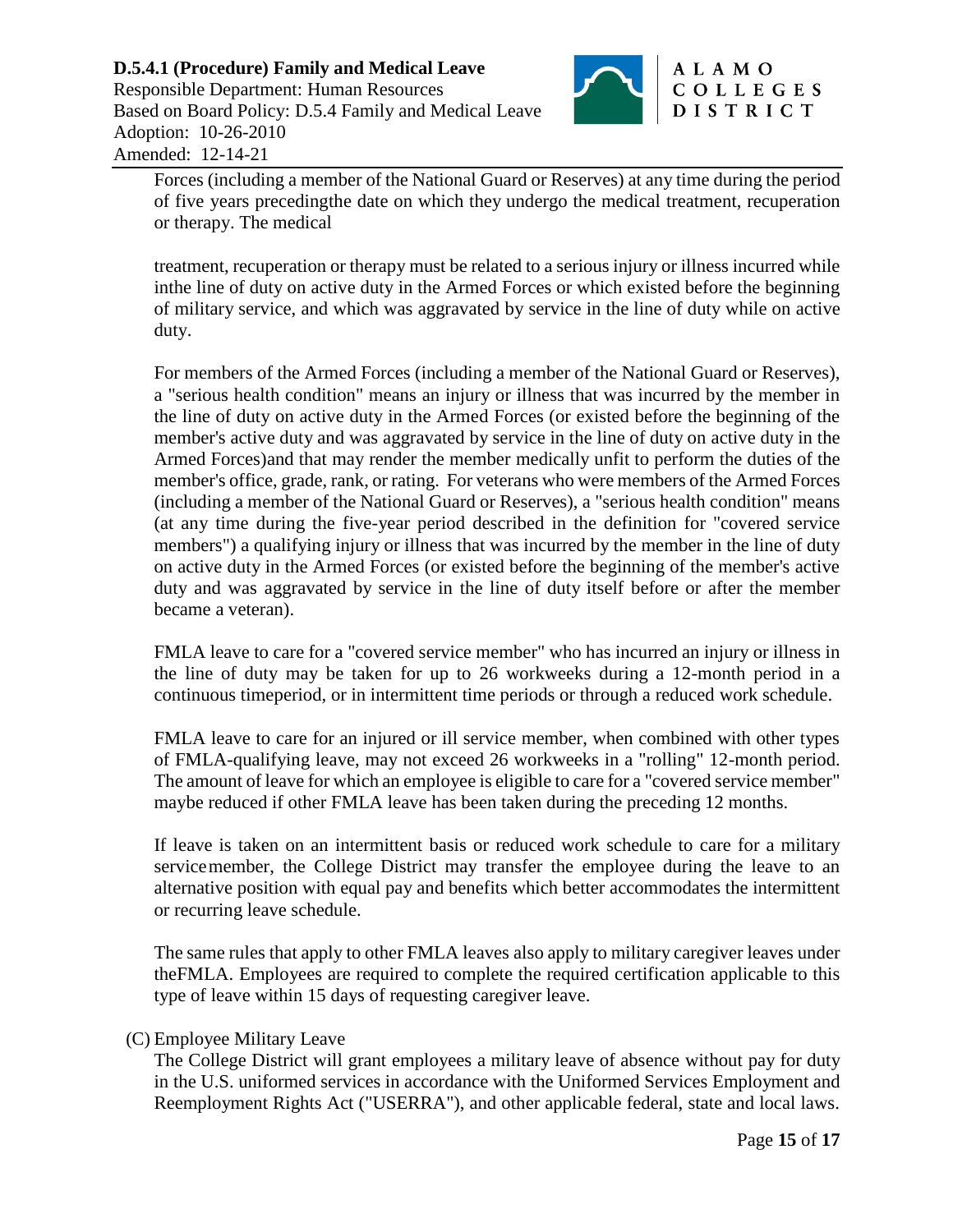

Employees requesting military leave should provide the College District with a copy of their military duty orders as soon as practicable. Employees are required to give the College District advance notice of upcoming military service, unless military necessity prevents advance noticeor it is otherwise impossible or unreasonable. The military leave will be unpaid. However, the employee may use any available sick pay for the absence.

During military leave, employees may have certain rights to continue participation in the Employee Healthcare Plan as provided by law.

Employees who are on military leave for up to 30 days must return to work on the first regularly scheduled work period after service ends (allowing for reasonable travel time). Employees who are on military leave beyond 30 days must apply for reinstatement in accordance with USERRA and all applicable state laws.

When an employee returns from military leave (depending on the length of military service in accordance with USERRA), the employee will be placed either in the position he or she would have attained if he or she had remained continuously employed or in a comparable position. For the purpose of determining benefits that are based on length of service, the employee will be treated as if he or she had been continuously employed.

### 3. Developmental Leave

Developmental leave may be granted to eligible College District employees for purposes of study, research, writing, skill upgrading, or other appropriate endeavors, including faculty exchanges. Developmental leave is available only to full-time employees for a maximum of twoconsecutive academic years.

Developmental leave shall be without compensation. However, all insurance benefits paid by theCollege District shall continue uninterrupted during the leave period, provided the employee agrees in writing either to return to employment in the College District for one full year or to reimburse the College District the cost of the insurance benefits paid during the leave period.

The duration of developmental leave shall depend upon the parameters of the developmental endeavor, but shall not exceed two consecutive academic years. For faculty members, beginningand ending dates shall generally coincide with the beginning and end of regular and/or summer semesters, in accordance with the need to provide for the least possible disruption of classes.

Requests for developmental leave shall be submitted through regular supervisory channels to the Human Resources Department, and then the Chancellor. Upon return from developmental leave, employees shall be reinstated to their original positions or to comparable positions without loss of seniority, rank, tenure, or accrued benefits, except as specified in this policy.